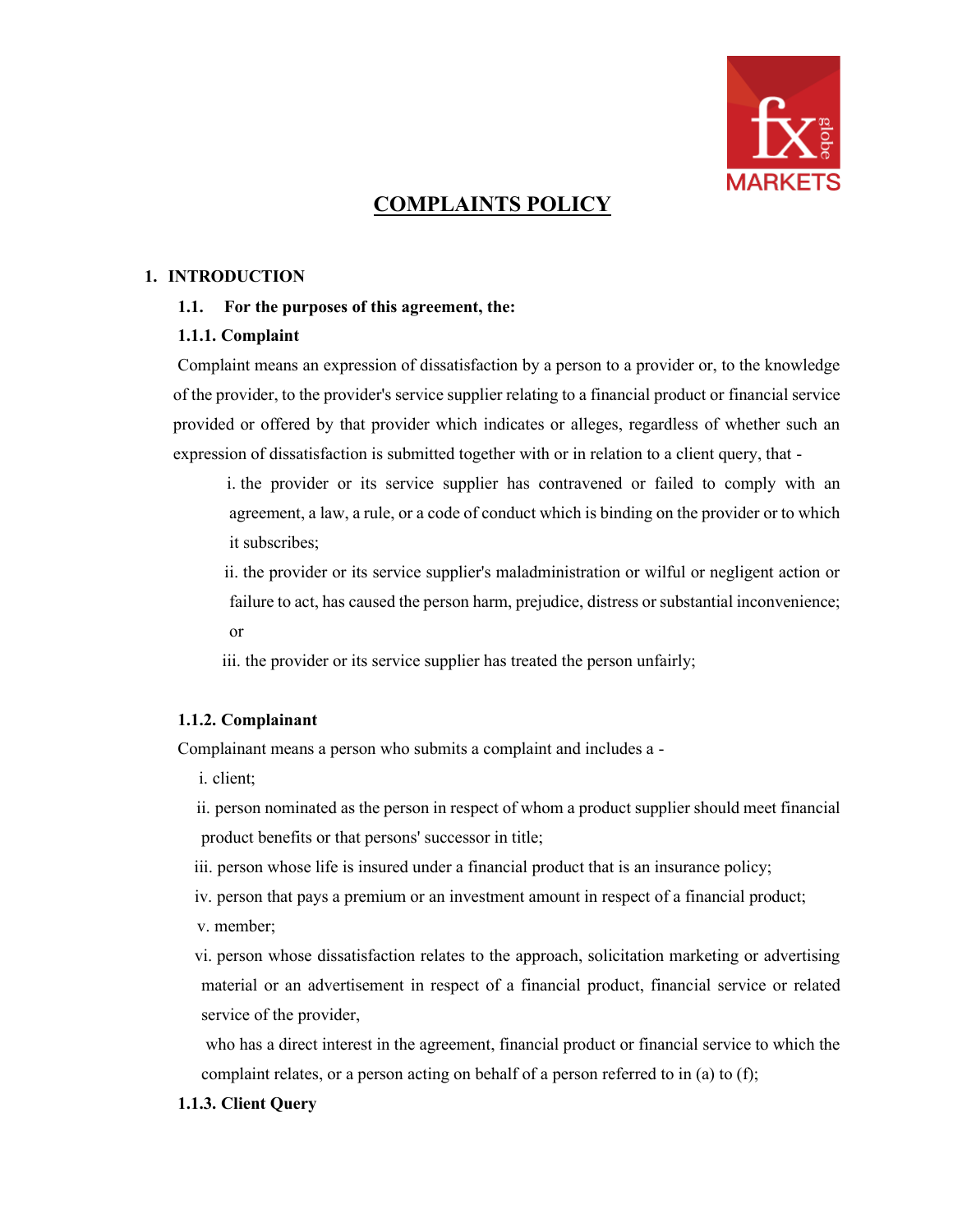

Client query means a request to the provider or the provider's service supplier by or on behalf of a client, for information regarding the provider's financial products, financial services or related processes, or to carry out a transaction or action in relation to any such product or service.

### **1.1.4. Compensation payment**

Compensation payment means a payment, whether in monetary form or in the form of a benefit or service, by or on behalf of a provider to a complainant to compensate the complainant for a proven or estimated financial loss incurred as a result of the provider's contravention, noncompliance, action, failure to act, or unfair treatment forming the basis of the complaint, where the provider accepts liability for having caused the loss concerned, but excludes any -

a. goodwill payment;

b. payment contractually due to the complainant in terms of the financial product or financial service concerned; or

c. refund of an amount paid by or on behalf of the complainant to the provider where such payment was not contractually due;

and includes any interest on late payment of any amount referred to in (b) or (c);

## **1.1.5. Goodwill payment**

Goodwill payment means a payment, whether in monetary form or in the form of a benefit or service, by or on behalf of a provider to a complainant as an expression of goodwill aimed at resolving a complaint, where the provider does not accept liability for any financial loss to the complainant as a result of the matter complained about.

## **1.1.6. Member**

Member in relation to a complainant means a member of a -

- a. pension fund as defined in section 1 (1) of the Pension Funds Act, 1956 (Act 52 of 1956);
- b. friendly society as defined in section 1 (1) of the Friendly Societies Act, 1956 (Act 25 of 1956);
- c. medical scheme as defined in section 1(1) of the Medical Schemes Act, 1998(Act131 of 1998); or

d. group scheme as contemplated in the Policyholder Protection Rules made under section 62 of the Long-term Insurance Act, 1998, and section 55 of the Short-term Insurance Act, 1998.

## **1.1.7. Rejected**

Rejected in relation to a complaint means that a complaint has not been upheld and the provider regards the complaint as finalised after advising the complainant that it does not intend to take any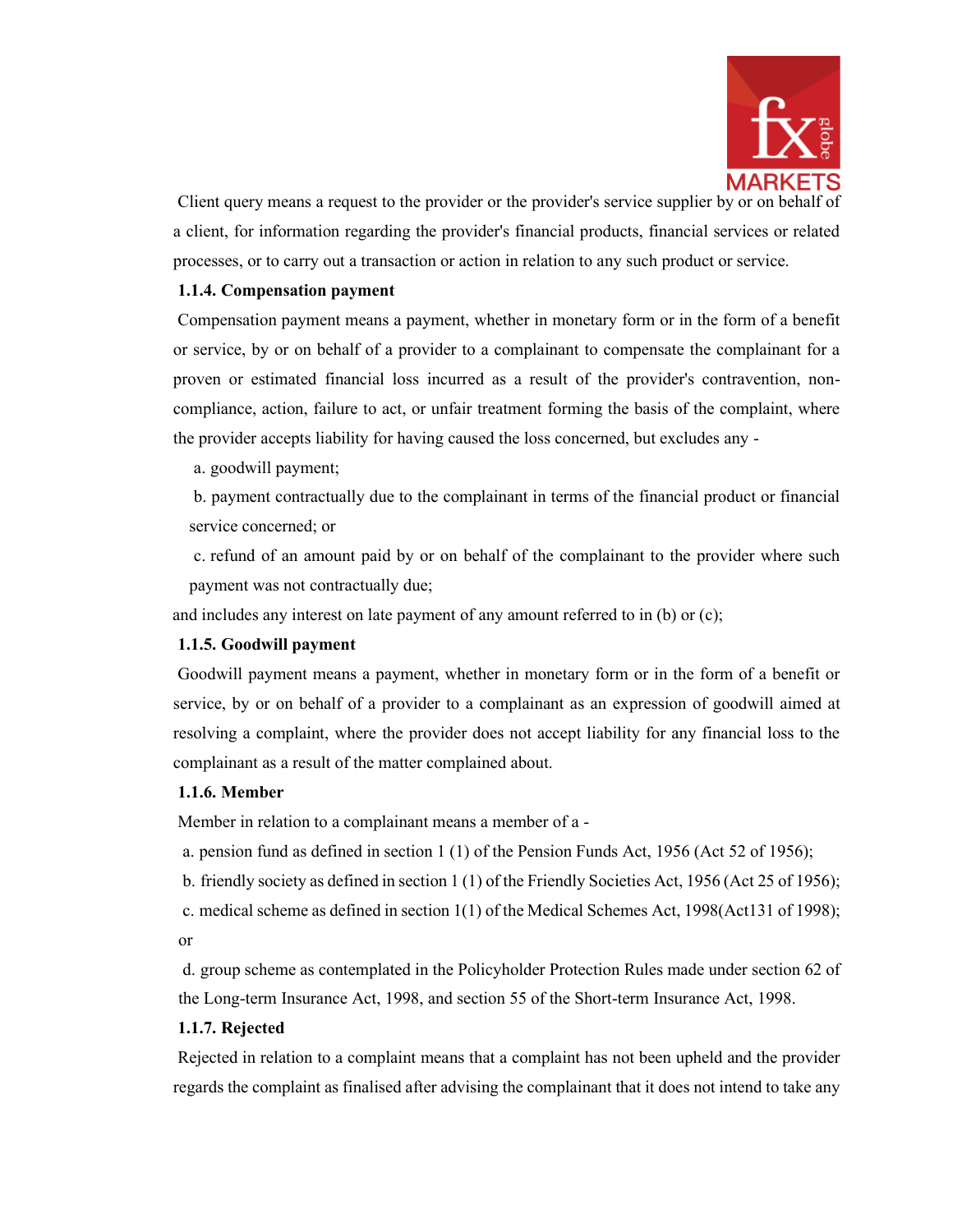

further action to resolve the complaint and includes complaints regarded by the provider as unjustified or invalid, or where the complainant does not accept or respond to the provider's proposals to resolve the complaint.

### **1.1.8. Reportable complaint**

Reportable complaint means any complaint other than a complaint that has been -

a. upheld immediately by the person who initially received the complaint;

b. upheld within the provider's ordinary processes for handling client queries in relation to the type of financial product or financial service complained about, provided that such process does not take more than five business days from the date the complaint is received; or

c. submitted to or brought to the attention of the provider in such a manner that the provider does not have a reasonable opportunity to record such details of the complaint as may be prescribed in relation to reportable complaints.

### **1.1.9. Upheld**

Upheld means that a complaint has been finalised wholly or partially in favour of the complainant and that:

a. the complainant has explicitly accepted that the matter is fully resolved; or

b. it is reasonable for the provider to assume that the complainant has so accepted; and

c. all undertakings made by the provider to resolve the complaint have been met or the complainant has explicitly indicated its satisfaction with any arrangements to ensure such undertakings will be met by the provider within a time acceptable to the complainant.

#### **1.1.10. Internal Complaints Review and Escalation Process**

Internal Complaints Review and Escalation Process means the system and procedures established and maintained by the FSP in accordance with the General Code of Conduct for the resolution of reportable complaints lodged against the FSP by complainants**.**

### **1.1.11. Complaint Dispute Facilitator**

Complaint Dispute Facilitator refers to an impartial, senior functionary within the provider, or who has been appointed by the provider, to manage the internal complaints escalation and review process.

2.